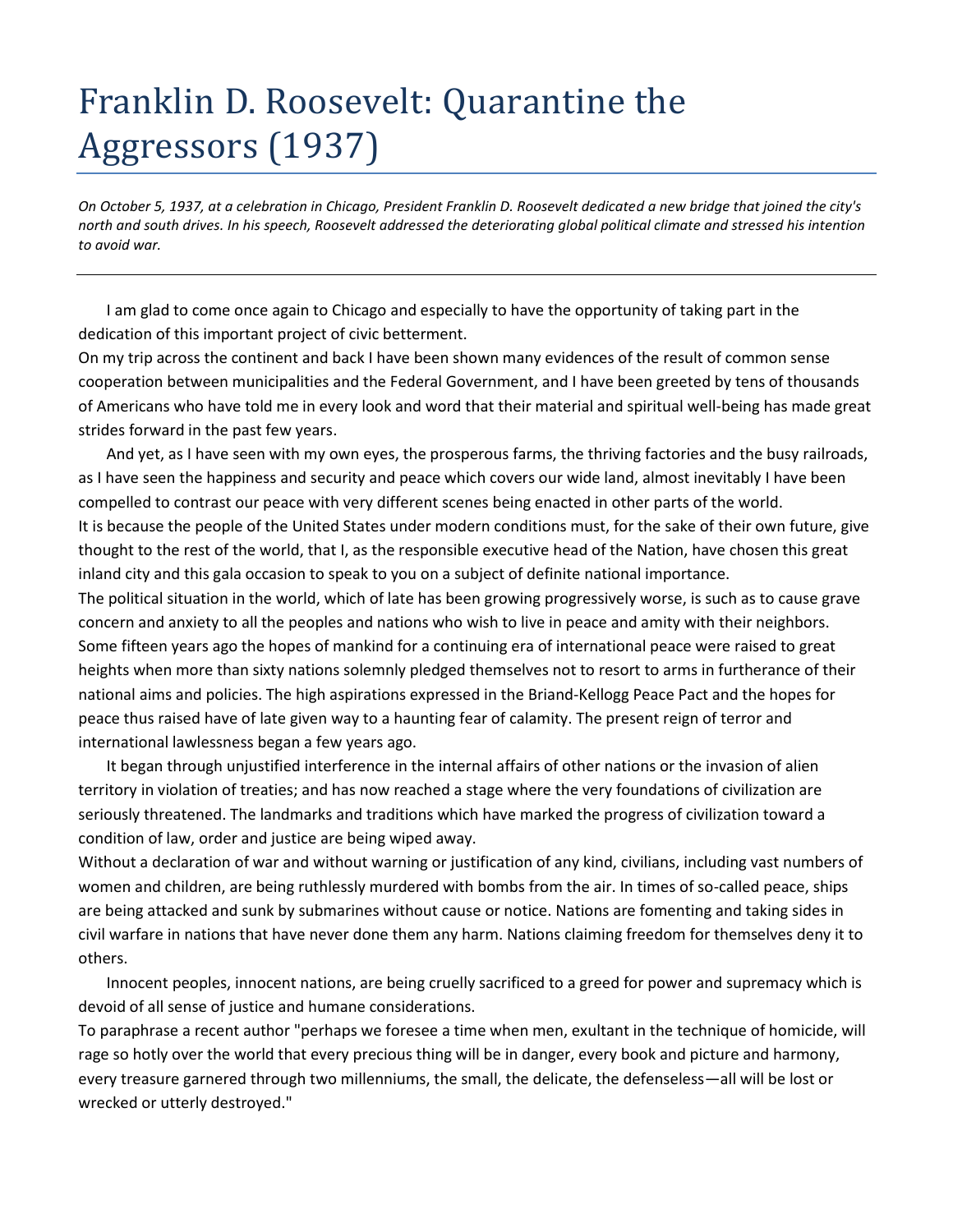If those things come to pass in other parts of the world, let no one imagine that America will escape, that America may expect mercy, that this Western Hemisphere will not be attacked and that it will continue tranquilly and peacefully to carry on the ethics and the arts of civilization.

If those days come "there will be no safety by arms, no help from authority, no answer in science. The storm will rage till every flower of culture is trampled and all human beings are leveled in a vast chaos."

If those days are not to come to pass—if we are to have a world in which we can breathe freely and live in amity without fear—the peace-loving nations must make a concerted effort to uphold laws and principles on which alone peace can rest secure.

The peace-loving nations must make a concerted effort in opposition to those violations of treaties and those ignorings of humane instincts which today are creating a state of international anarchy and instability from which there is no escape through mere isolation or neutrality.

Those who cherish their freedom and recognize and respect the equal right of their neighbors to be free and live in peace, must work together for the triumph of law and moral principles in order that peace, justice and confidence may prevail in the world. There must be a return to a belief in the pledged word, in the value of a signed treaty. There must be recognition of the fact that national morality is as vital as private morality.

A bishop wrote me the other day: "It seems to me that something greatly needs to be said in behalf of ordinary humanity against the present practice of carrying the horrors of war to helpless civilians, especially women and children. It may be that such a protest might be regarded by many, who claim to be realists, as futile, but may it not be that the heart of mankind is so filled with horror at the present needless suffering that that force could be mobilized in sufficient volume to lessen such cruelty in the days ahead. Even though it may take twenty years, which God forbid, for civilization to make effective its corporate protest against this barbarism, surely strong voices may hasten the day."

There is a solidarity and interdependence about the modern world, both technically and morally, which makes it impossible for any nation completely to isolate itself from economic and political upheavals in the rest of the world, especially when such upheavals appear to be spreading and not declining. There can be no stability or peace either within nations or between nations except under laws and moral standards adhered to by all International anarchy destroys every foundation for peace. It jeopardizes either the immediate or the future security of every nation, large or small. It is, therefore, a matter of vital interest and concern to the people of the United States that the sanctity of international treaties and the maintenance of international morality be restored.

The overwhelming majority of the peoples and nations of the world today want to live in peace. They seek the removal of barriers against trade. They want to exert themselves in industry, in agriculture and in business, that they may increase their wealth through the production of wealth-producing goods rather than striving to produce military planes and bombs and machine guns and cannon for the destruction of human lives and useful property. In those nations of the world which seem to be piling armament on armament for purposes of aggression, and those other nations which fear acts of aggression against them and their security, a very high proportion of their national income is being spent directly for armaments. It runs from thirty to as high as fifty percent. We are fortunate. The proportion that we in the United States spend is far less- eleven or twelve percent.

How happy we are that the circumstances of the moment permit us to put our money into bridges and boulevards, dams and reforestation, the conservation of our soil and many other kinds of useful works rather than into huge standing armies and vast supplies of implements of war.

I am compelled and you are compelled, nevertheless, to look ahead. The peace, the freedom, and the security of 90 per cent of the population of the world is being jeopardized by the remaining 10 per cent who are threatening a breakdown of all international order and law. Surely the 90 per cent who want to live in peace